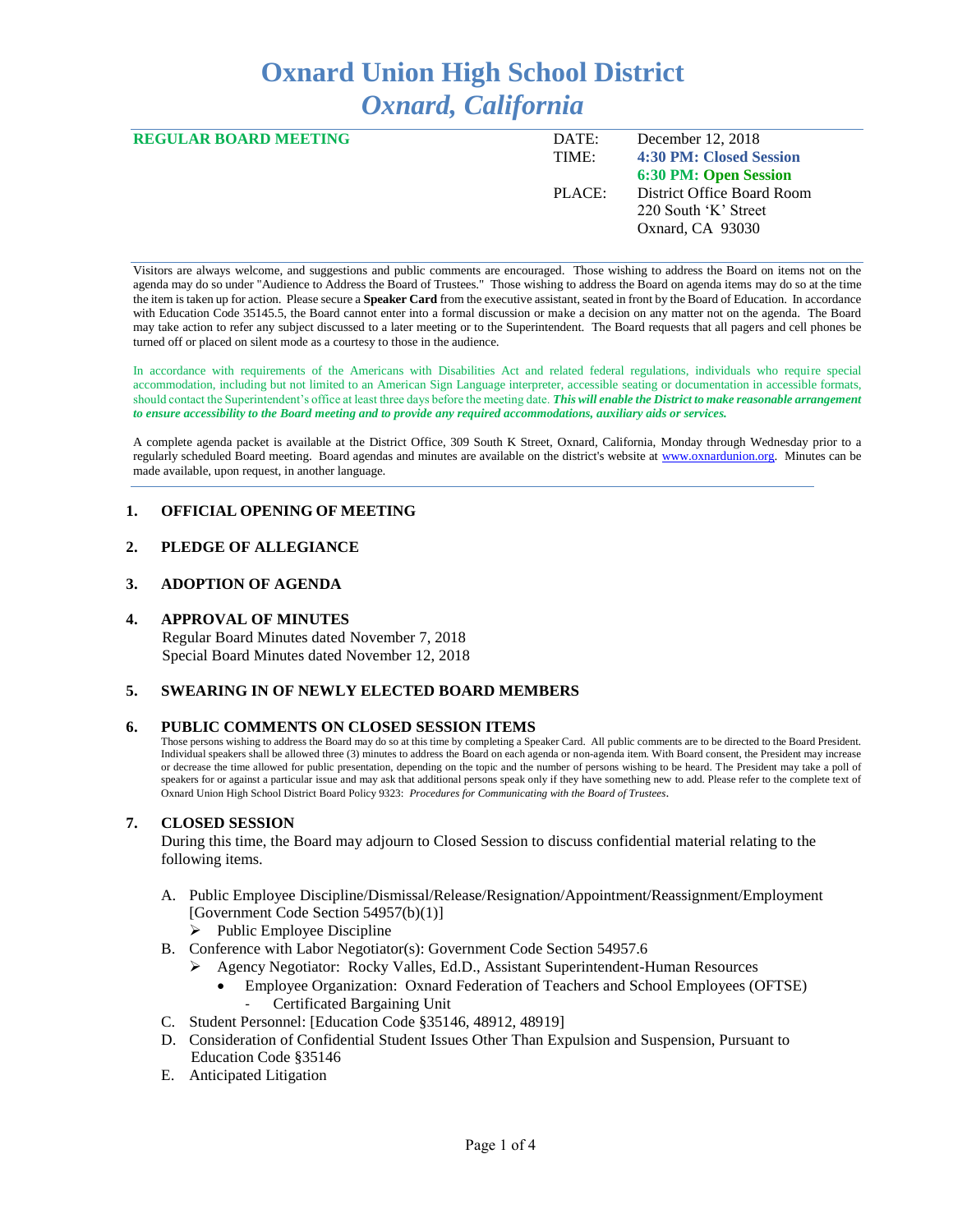# Board Meeting Agenda December 12, 2018

F. Conference with Real Property Negotiator (Govt. Code § 54956.8) PROPERTY: 50-acres of 107.25 acres located at or near 1825 Camino del Sol, Oxnard, CA (southeast corner of N. Rose Ave. and Cesar Chavez Dr.) Ventura County Assessor Parcel No. 214-0-020- 595 AGENCY NEGOTIATOR: Jeff Weinstein, Assistant Superintendent Business Services and Dr. Joel Kirschenstein, Consultant Sage Realty Group Inc. NEGOTIATING PARTIES: Brian Edward Maulhardt, as Trustee of the Brian Edward Maulhardt Children's Support Trust UNDER NEGOTIATION: Price and terms of payment G. Conference with Real Property Negotiator (Govt. Code § 54956.8) PROPERTY: Multiple District-owned parcels, including: (1) Bell Ranch Property, Assessor Parcel No. ("APN") 156-0-180-385, Camarillo, California; (2) South of Oxnard High School, APN 183-0- 030-180; (3) District Office Campus, 220, 309, and 315 South K Street, Oxnard, CA, APNs 202-0- 010-630 & -740; (4) Hueneme Road Adult School, 527 W Hueneme Road, Oxnard, CA, APN 222- 0-082-625; (5) 280 and 300 Skyway Drive, Camarillo, CA, APN 230-0-130-105; and (6) 15 Stearman Street, Camarillo, CA, APN 230-0-130-115 AGENCY NEGOTIATOR: Jeff Weinstein, Assistant Superintendent Business Services and Dr. Joel Kirschenstein, Consultant Sage Realty Group Inc. NEGOTIATING PARTIES: To be determined UNDER NEGOTIATION: Price and terms of payment. H. Conference with Real Property Negotiator (Govt. Code § 54956.8) PROPERTY: 7.6 Acres located 1800 Solar Drive, Oxnard, CA, Ventura County Assessor Parcel No. 213-0-070-045 AGENCY NEGOTIATOR: Jeff Weinstein, Assistant Superintendent Business Services and Dr. Joel Kirschenstein, Consultant Sage Realty Group Inc.

NEGOTIATING PARTIES: NAI Capital UNDER NEGOTIATION: Price and terms of payment. I. Conference with Real Property Negotiator (Govt. Code § 54956.8) PROPERTY: 1800 North Solar Drive, Oxnard, CA 93030 (Ventura County Assessor Parcel No. 213-0-070-045) AGENCY NEGOTIATOR: Jeff Weinstein, Asst. Superintendent, Business Services; Dr. Joel Kirschenstein, Sage Realty Group NEGOTIATING PARTIES: Thatch, Inc. and Rio School District UNDER NEGOTIATION: Price and terms of payment.

# **8. RECONVENE IN PUBLIC: REPORT ON CLOSED SESSION ACTION**

#### **9. ANNUAL ORGANIZATIONAL MEETING OF THE GOVERNING BOARD**

- **A.** Election of Officers 2019
	- ➢ President
	- ➢ Vice President
	- ➢ Clerk
- **B.** Appointment of Representation to Vote in Election for Members of the County Committee on School District Organization
- **C.** Appointment of Secretary to the Governing Board
- **D.** Approval of OUHSD Board Meeting Dates, 2019

### **10. RECOGNITION**

➢ Geo Bowl Recognition – Rio Mesa High School

# **11. RECEPTION**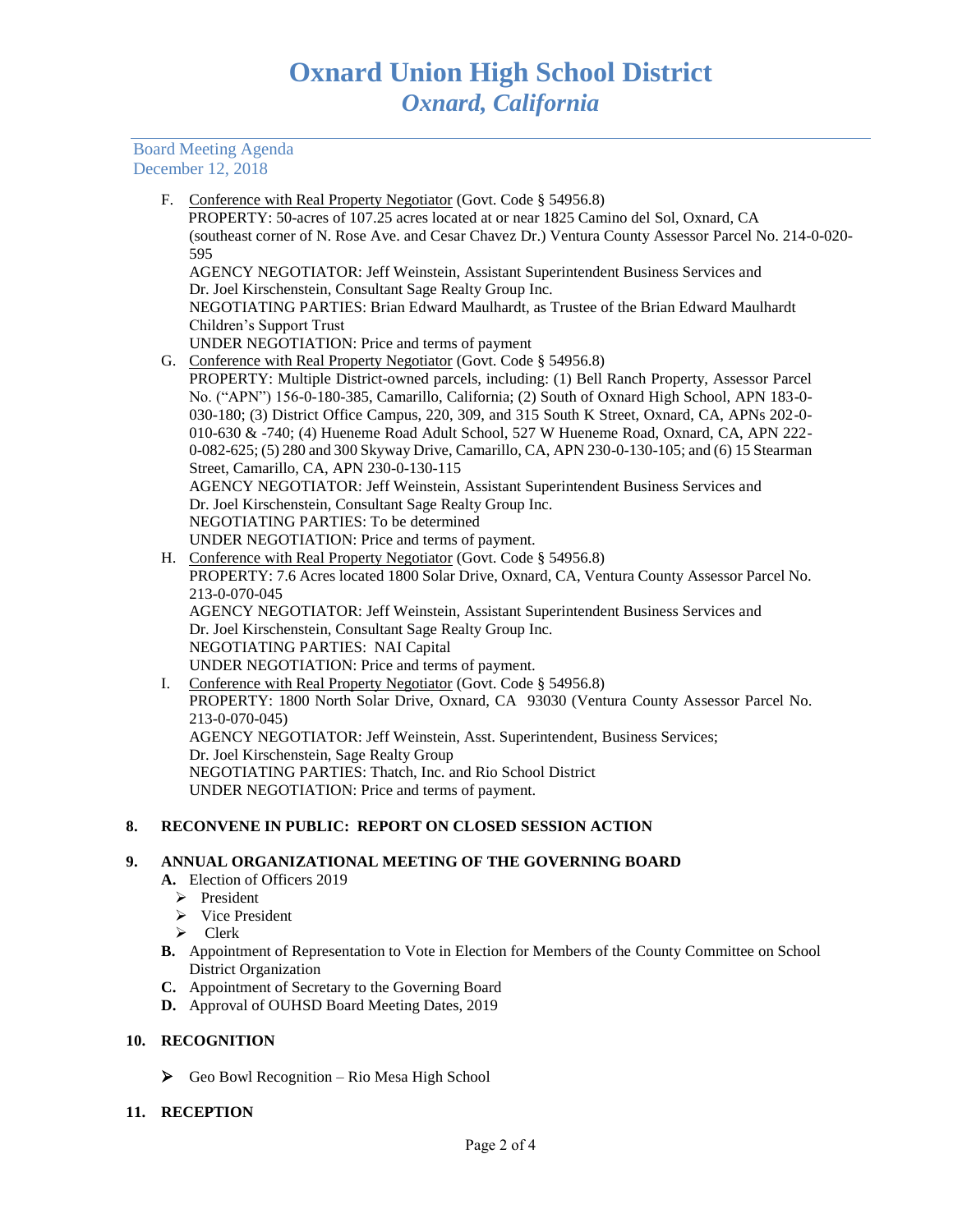Board Meeting Agenda December 12, 2018

# **12. PUBLIC COMMENTS TO ADDRESS THE BOARD OF TRUSTEES**

Those persons wishing to address the Board may do so at this time by completing a Speaker Card. All public comments are to be directed to the Board President. Individual speakers shall be allowed three (3) minutes to address the Board on each agenda or non-agenda item. With Board consent, the President may increase or decrease the time allowed for public presentation, depending on the topic and the number of persons wishing to be heard. The President may take a poll of speakers for or against a particular issue and may ask that additional persons speak only if they have something new to add. Please refer to the complete text of Oxnard Union High School District Board Policy 9323: *Procedures for Communicating with the Board of Trustees.*

# **13. SUPERINTENDENT'S REPORT**

# **14. STUDENT REPRESENTATIVE TO THE BOARD – MARITZA SALCEDO**

# **15. CONSENT CALENDAR**

## **Business Services**

- **A.** Consideration of Approval of Donations, October 31, 2018 December 4, 2018
- **B.** Consideration of Approval of Purchase Orders and Direct Pays, October 29, 2018 November 30, 2018
- **C.** Consideration of Approval of Authorization of Signatures
- **D.** Consideration of Approval of Contract by Hoffman, Vance and Worthington, Inc. for Services to Provide Appraisals of Surplus Properties
- **E.** Consideration of Approval of Change Order #2 for PaveWest Inc.
- **F.** Consideration of Approval of Notice of Completion (NOC) from PaveWest Inc.
- **G.** Consideration of Approval of Release of Retention for Pave West Inc.

## **Educational Services**

- **H.** Consideration of Approval of Non -Public Schools (NPS) Placements, According to the Students' IEP Teams and the Director of Special Education
- **I.** Consideration of Approval of Renewal of Memorandum of Understanding between Oxnard Adult School, Oxnard Union High School District and Oxnard Elementary School District
- **J.** Consideration of Approval of Agreement between Oxnard Union High School District and Empire Therapeutic and Creative Services
- **K.** Consideration of Approval of Renewal Agreement between Oxnard Union High School District and Ventura County Office of Education to Provide CAL-SAFE (California School Age Families Education) Services for 2018-19 School Year
- **L.** Consideration of Approval of New/Revised Course Proposal: Edgenuity Art History A-G, Edgenuity Biology with Labs A-G, Edgenuity Biology with Labs CR A-G, Edgenuity Digital Arts A-G, Edgenuity ELA 9 CR A-G, Edgenuity ELA 10 A-G, Edgenuity ELA 10 CR A-G, Edgenuity ELA 11 A-G, Edgenuity ELA11 CR A-G, Edgenuity ELA 12 A-G, Edgenuity ELA 12 CR A-G, Edgenuity Expository Reading and Writing A-G, Edgenuity, Edgenuity Expository Reading and Writing CR A-G, Edgenuity French 2 CR AG, Edgenuity French 3 CR, Edgenuity Mathematics I A-G, Edgenuity Mathematics I CR A-G, Edgenuity Mathematics II A-G, Edgenuity Mathematics II CR A-G, Edgenuity Mathematics III A-G, Edgenuity Mathematics III CR A-G, Edgenuity Personal Finance, Edgenuity Spanish 2 CR A-G, Edgenuity Spanish 3 CR A-G, Edgenuity The Living Earth A-G, Edgenuity CA Contemporary Health A-G, Edgenuity US History & Geography A-G, Edgenuity US History & Geography CR A-G, Edgenuity World History, Culture, and Geography A-G, Edgenuity World History, Culture, and Geography CR A-G, Edgenuity Principals of American Democracy A-G, Edgenuity Principals of American Democracy CR A-G, Physical Education Course 1 Hybrid
- **M.** Consideration of Approval of Stipulated Student Expulsions by Agreement of the School Principal, the Student, and the Students' Parent/Guardian, as per Board Policy 5144, Section 22
- **N.** Consideration of Approval of a Hearing Panel's Recommendation to Expel a Student as per Board Policy 5144 and Education Code 48918